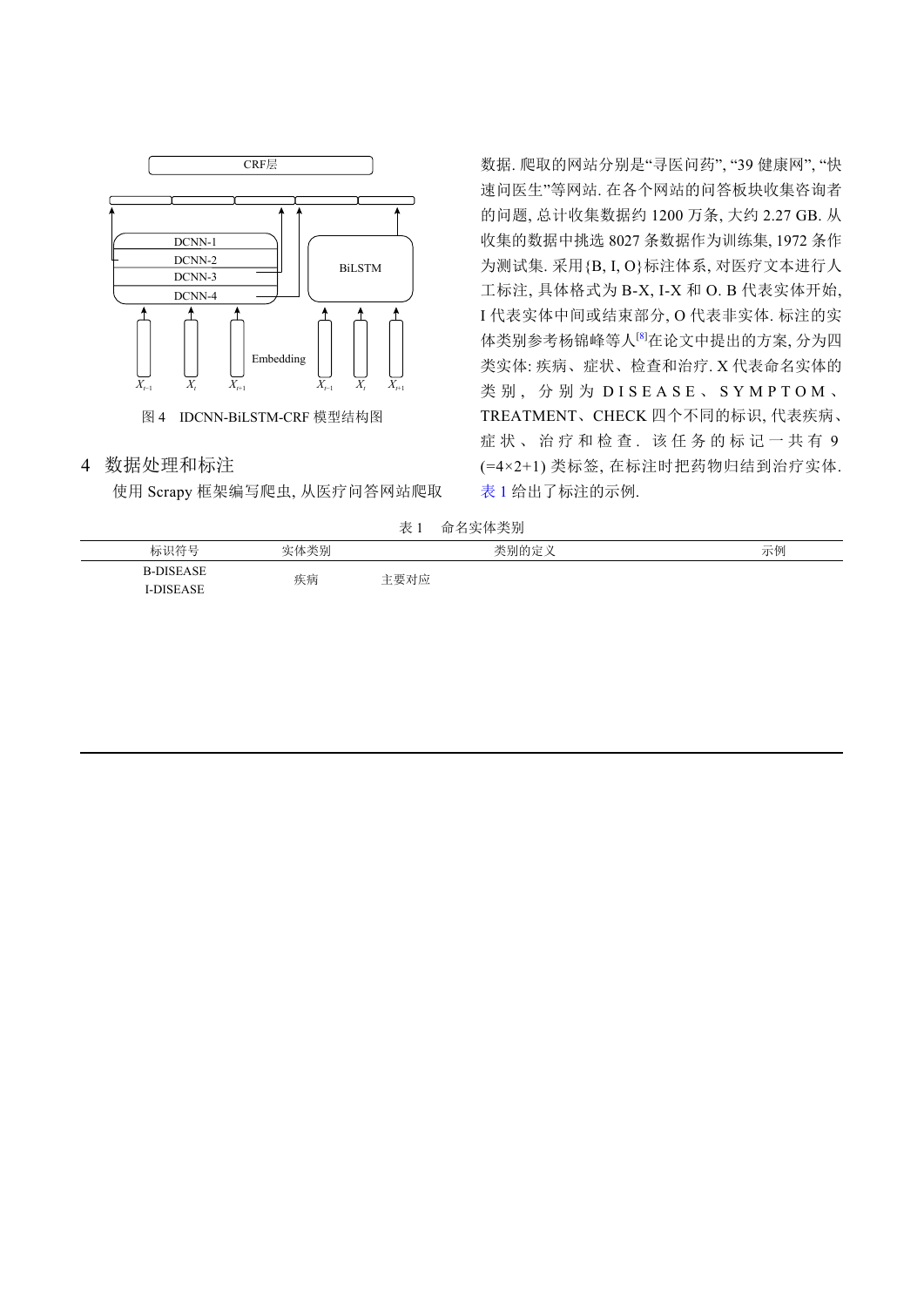Adam 优化算法, 学习率设置为 0.001, batch size 的大 小为 64, epoch 的大小为 80.

## **5.3** 实验结果和分析

实验结果的评价指标有 3 个, 分别为精确率, 召回 率和 *F* 值. 计算公式如式 (10), (11), (12).

$$
Precision(P) = \frac{\text{wide} \text{max} \times \text{max} \times \text{max} \times \text{max} \times \text{max} \times \text{max} \times \text{max} \times \text{max} \times \text{max} \times \text{max} \times \text{max} \times \text{max} \times \text{max} \times \text{max} \times \text{max} \times \text{max} \times \text{max} \times \text{max} \times \text{max} \times \text{max} \times \text{max} \times \text{max} \times \text{max} \times \text{max} \times \text{max} \times \text{max} \times \text{max} \times \text{max} \times \text{max} \times \text{max} \times \text{max} \times \text{max} \times \text{max} \times \text{max} \times \text{max} \times \text{max} \times \text{max} \times \text{max} \times \text{max} \times \text{max} \times \text{max} \times \text{max} \times \text{max} \times \text{max} \times \text{max} \times \text{max} \times \text{max} \times \text{max} \times \text{max} \times \text{max} \times \text{max} \times \text{max} \times \text{max} \times \text{max} \times \text{max} \times \text{max} \times \text{max} \times \text{max} \times \text{max} \times \text{max} \times \text{max} \times \text{max} \times \text{max} \times \text{max} \times \text{max} \times \text{max} \times \text{max} \times \text{max} \times \text{max} \times \text{max} \times \text{max} \times \text{max} \times \text{max} \times \text{max} \times \text{max} \times \text{max} \times \text{max} \times \text{max} \times \text{max} \times \text{max} \times \text{max} \times \text{max} \times \text{max} \times \text{max} \times \text{max} \times \text{max} \times \text{max} \times \text{max} \times \text{max} \times \text{max} \times \text{max} \times \text{max} \times \text{max} \times \text{max} \times \text{max} \times \text{max} \times \text{max} \times \text{max} \times \text{max} \times \text{max} \times \text{max} \times \text{max} \times \text{max} \times \text{max} \times \text{max} \times \text{max} \times \text{max}
$$

Recall(R) = 
$$
\frac{\mathcal{R} \text{5: B} \times \mathcal{R}}{\mathcal{R}} = \frac{\mathcal{R} \times \mathcal{R}}{\mathcal{R}}
$$

$$
F-measure = \frac{2 \times P \times R}{P + R}
$$
 (12)

不同模型的实验结果分别[见表](#page-5-0) [2,](#page-5-0) [3](#page-5-1) 和 [4.](#page-5-2)

<span id="page-5-0"></span>表 2 BiLSTM-CRF 的实验结果

| 实体类别             | 精确率    | 召回率    | $F1$ 值 |
|------------------|--------|--------|--------|
| <b>SYMPTOM</b>   | 0.8243 | 0.8145 | 0.8194 |
| <b>DISEASE</b>   | 0.9458 | 0.9172 | 0.9313 |
| <b>TREATMENT</b> | 0.7727 | 0.7961 | 0.7843 |
| <b>CHECK</b>     | 0.7171 | 0.6267 | 0.6689 |
| 平均值              | 0.8150 | 0.7886 | 0.8009 |

对比实验结果可以看出, IndRNN-CRF 模型在精 确率上比基准模型 BiLSTM-CRF 高, 召回率的值为

0.6848, 相比于模型 BiLSTM-CRF 的召回率比较低. IDCNN-BiLSTM-CRF 模型在精确率, 召回率和 F1 值 上均超过了基准模型 BiLSTM-CRF. [图](#page-5-3) [5](#page-5-3), [图](#page-6-0) [6](#page-6-0) 和[图](#page-6-1) [7](#page-6-1) 分别是模型 BiLSTM-CRF, IndRNN-CRF 和 IDCNN-BiLSTM-CRF 的 *Loss* 曲线图, 纵坐标代表 *Loss* 值, 横 坐标代表的是迭代次数. 从图中可以看出在经过了 24 000 次的迭代后模型 BiLSTM-CRF 的 *Loss* 值大于 2.0, 模型 IndRNN-CRF 和 IDCNN-BiLSTM-CRF 的 loss 值小于 2.0, 其中模型 IndRNN-CRF 的 loss 值最低.

<span id="page-5-1"></span>

| 表 3              | IndRNN-CRF 的实验结果 |        |             |
|------------------|------------------|--------|-------------|
| 实体类别             | 精确率              | 召回率    | <b>F1</b> 值 |
| <b>SYMPTOM</b>   | 0.8640           | 0.7171 | 0.7837      |
| <b>DISEASE</b>   | 0.9492           | 0.9066 | 0.9274      |
| <b>TREATMENT</b> | 0.7935           | 0.6226 | 0.6977      |
| <b>CHECK</b>     | 0.7643           | 0.4931 | 0.5994      |
| 平均值              | 0.8427           | 0.6848 | 0.7521      |

<span id="page-5-2"></span>

| IDCNN-BILSTM-CRF 的实验结果<br>表 4 |        |        |        |  |  |
|-------------------------------|--------|--------|--------|--|--|
| 实体类别                          | 精确率    | 召回率    | F1 值   |  |  |
| <b>SYMPTOM</b>                | 0.8669 | 0.8023 | 0.8334 |  |  |
| <b>DISEASE</b>                | 0.9469 | 0.9172 | 0.9318 |  |  |
| <b>TREATMENT</b>              | 0.8076 | 0.8044 | 0.8060 |  |  |
| <b>CHECK</b>                  | 0.7727 | 0.6313 | 0.6949 |  |  |
| 平均值                           | 0.8485 | 0.7888 | 0.8165 |  |  |





<span id="page-5-3"></span>由于 IDCNN-BiLSTM-CRF 模型的总体性能最好, 可以用在互联网在线问诊医疗文本的实体识别上, 该 模型也可用在医学文献, 电子病历等文本的命名实体 识别上. 模型 IndRNN 可以用在对精确率要求较高, 但 对召回率要求不高的任务中.

## 6 结论与展望

本文针对在线问诊医疗文本, 利用深度学习技术 设计了两种不同的神经网络模型, 进行医疗文本命名

实体识别的研究, 共识别 4 类医疗实体: 疾病, 症状, 治 疗和检查. 对基于字级别的命名实体识别任务, 在模型 IDCNN-BiLSTM-CRF 中使用卷积神经网络和循环神 经网络提取特征向量, 并将两个特征向量拼接, 形成既 包含全局特征又包含局部特征的向量, 该向量经过映 射层后输入到 CRF 层中, 实验结果表明该模型的整体 性能最好. 但是由于医疗领域的特殊性, 仍然需要继续 提高医疗实体的识别率, 获取更精确的挖掘结果. 在接 下来的工作中, 可以考虑先对医疗文本分词, 然后加入

Special Issue 专论•综述 13